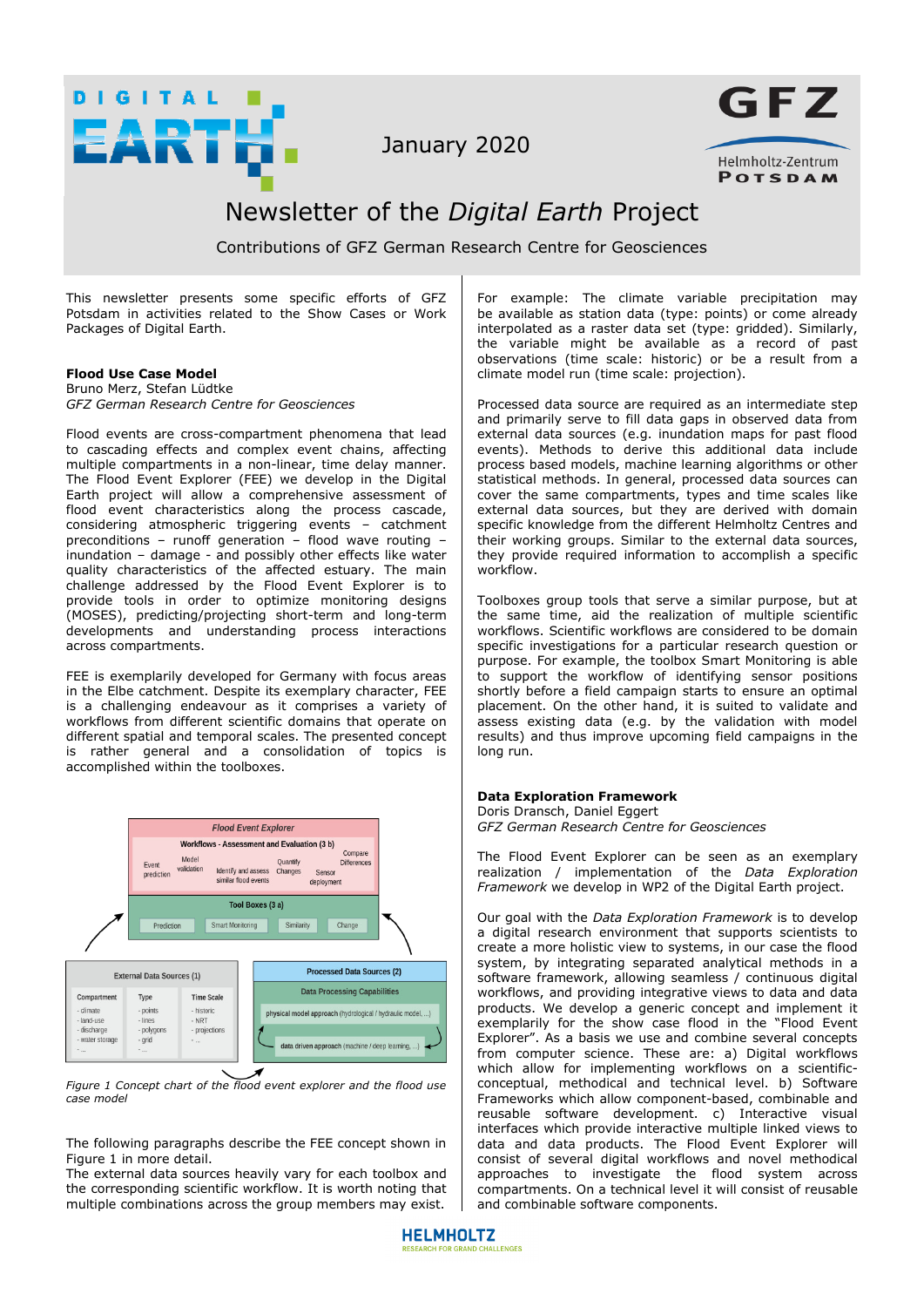

*Figure 2 Digital Workflows*

*Current work:* Scientists from the centres that are part of the Digital Earth project came together on multiple occasions like meetings and workshops, where we collected the scientific and technical requirements for the *Data Exploration Framework* / Flood Event Explorer. As one result we described five scientific workflows for the Flood Event Explorer, one is the Similarity Workflow, another one is the workflow related to Advanced data integration methods towards large-scale flood impact indicators, both are developed at GFZ and described below. A further outcome is the concrete realisation of the software framework for the technical level of the workflows. We developed the following concept and implementation: The basic idea for the general structure of our *data exploration framework* is a platform independent modularization approach as seen in Figure 3. This general structure allows the development of methods as decoupled back-end modules (fig.  $1$  (A), (B), (C)) in almost any desired programming language and operating system. The key to connect all initially decoupled modules is the use of a messaging system. For our implementation we use a messaging system called Pulsar, which provides a wide range of language bindings, as well as a general purpose web socket based interface.



*Figure 3 General technical structure of the data exploration framework* 

Another key factor of our proposed structure is the focus on standardized web based interfaces for data access, like OGC or Opendap services. This unifies and therefore simplifies the data access level and allows for a much easier integration of data from different sources and scientific domains and hence directly supports cross-compartment research. Since major parts of the data driven analysis workflows are going to facilitate visual data exploration approaches, the front-end, as well its components are the third key factor of our *data exploration framework*. In general the presented structure allows for arbitrary frontend modules, ranging from standalone (e.g. GIS) to webbased applications. Because of the easy accessibility and the broad availability of existing visualization libraries like D3.js and Openlayers, we decided to develop our front-end as a web based application.

#### **Similarity Workflow**

[Stefan Lüdtke,](https://www.gfz-potsdam.de/staff/stefan-luedtke/) [Daniel Eggert](https://www.gfz-potsdam.de/staff/daniel-eggert/)  *GFZ German Research Centre for Geosciences* 

River floods and associated adverse consequences are caused by complex interactions of hydro-meteorological and socio-economic pre-conditions and event characteristics. Floods, as exceptional events at different spatiotemporal scales, often reveal unexpected system behaviour and offer unique opportunities to gain system insights across multiple compartments and to improve existing methods and models. On the other hand, increasing flood losses indicate the immediate need of science-based facts to support flood risk management as well as disaster relief and recovery.

In our *Similarity workflow* we develop an approach to assess an arbitrary flood event against historical or future events – including the complete process chain from the triggering atmospheric conditions and hydrological pre-conditions to the flood consequences. The approach covers the last 70 years comprising a flood event catalogue for Germany. This provides the basis to identify and compare similar flood events based on, for example, antecedent catchment conditions, catchment precipitation, discharge hydrographs, and inundation maps. The *Similarity workflow* as part of the Flood Event Explorer enables the analysis of multidimensional flood characteristics including aggregated indicators (in space and time), spatial patterns and time series signatures. The similarity between the flood events is assessed using a multitude of statistical methods and machine learning algorithms incorporating the aforementioned multidimensional flood characteristics.



*Figure 4 Screenshot of the current status of the similarity workflow implementation*